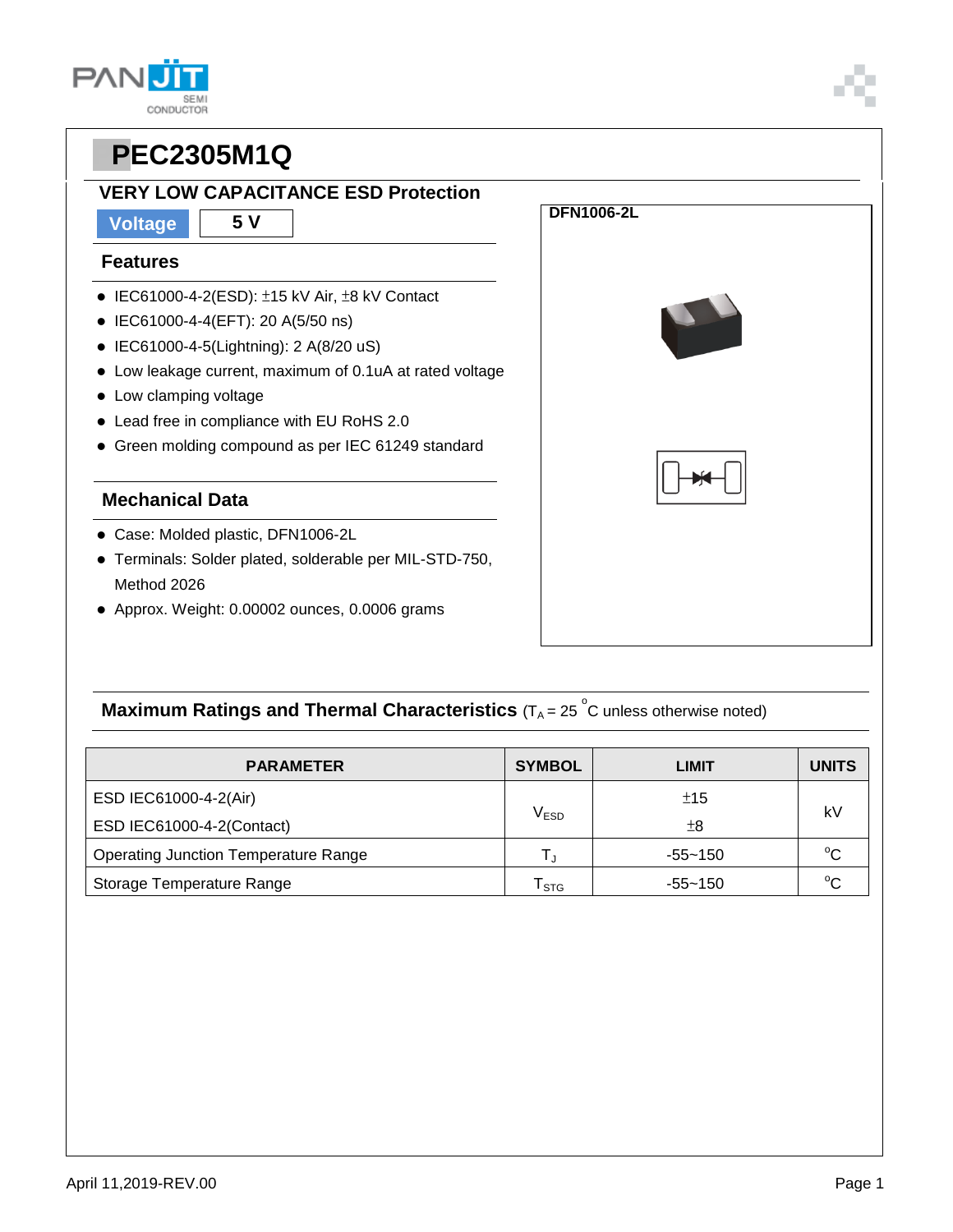



### **Electrical Characteristics**  $(T_A = 25 \degree C$  unless otherwise noted)

| <b>PARAMETER</b>               | <b>SYMBOL</b>            | <b>TEST CONDITION</b>            | MIN. | TYP. | MAX. | <b>UNITS</b> |
|--------------------------------|--------------------------|----------------------------------|------|------|------|--------------|
| Reverse Stand-Off Voltage      | $V_{RWM}$ <sup>(1)</sup> |                                  |      |      | 5    | V            |
| Reverse Breakdown Voltage      | $V_{BR}$                 | $I_{BR}$ = 1 mA                  | 6    | ۰    | 9.5  | V            |
| Reverse Leakage Current        | $I_R$                    | $V_R = 5 V$                      |      |      | 0.1  | uA           |
| <b>Clamping Voltage</b>        | $V_{CL}$                 | $I_{PP} = 1$ A, $t_P = 8/20$ us  |      |      | 12   | $\vee$       |
|                                |                          | $I_{PP} = 2 A$ , $t_P = 8/20$ us |      |      | 15   |              |
| Clamping Voltage TLP           | $V_{CL}$ <sup>(2)</sup>  | $I_{PP} = 8 A$ , $t_P = 100$ ns  |      | 12.1 | ۰    | $\vee$       |
|                                |                          | $I_{PP}$ = 16 A, $t_P$ = 100 ns  |      | 13.7 | ٠    |              |
| <b>Dynamic Resistance</b>      | $R_{DYN}$                | $t_{\rm P}$ = 100 ns             |      | 0.2  | ۰    | Ω            |
| Off State Junction Capacitance | $C_{J}$                  | 0 Vdc Bias $f = 1$ MHz           |      |      | 3.5  | pF           |

NOTES:

1. A transient suppressor is selected according to the working peak reverse voltage( $V_{RWM}$ ), which should be equal to or greater than the DC or continuous peak operation voltage level.

2. Testing using Transmission Line Pulse (TLP) conditions:  $Z0 = 50 \Omega$ , t<sub>P</sub> = 100 ns.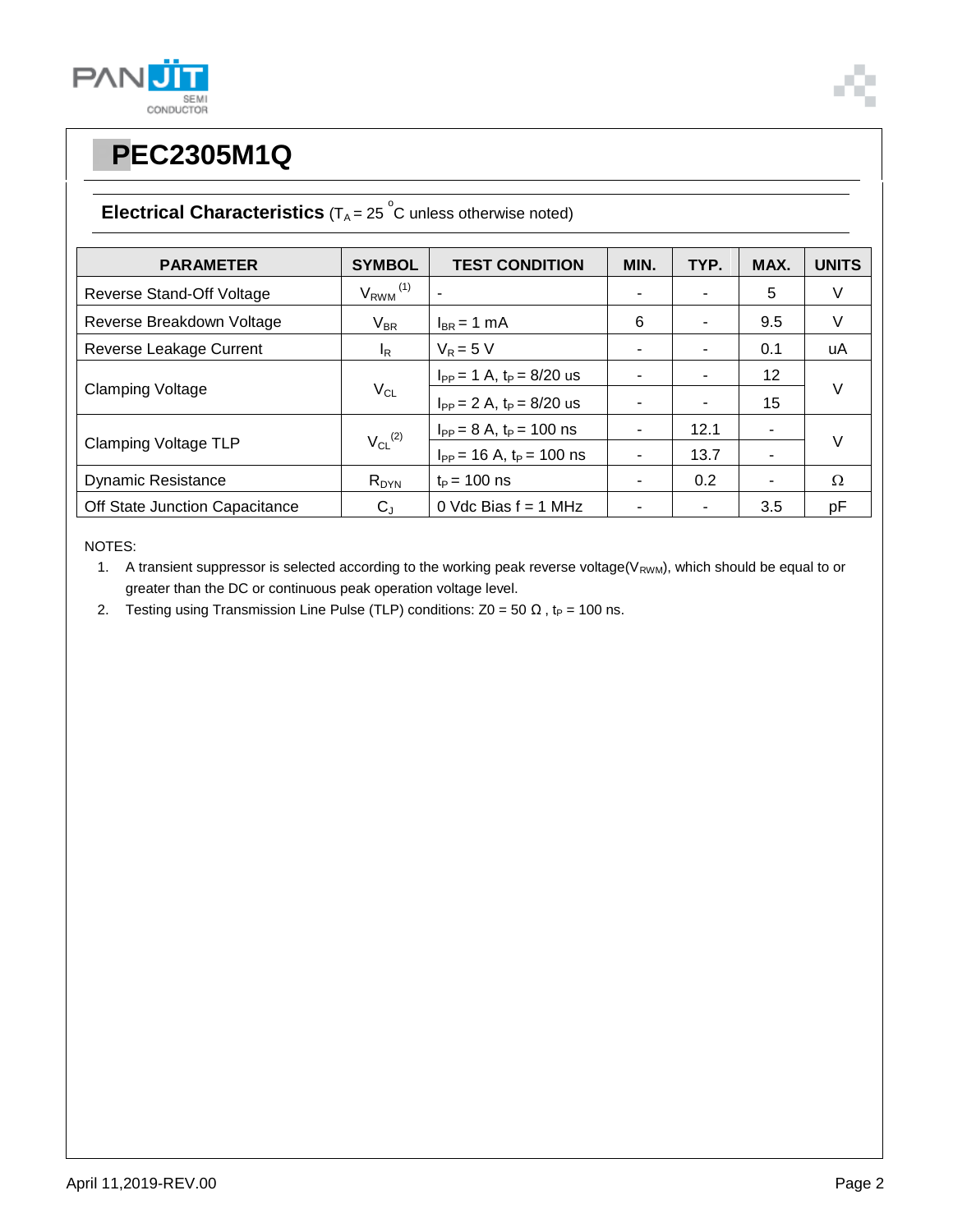

110

**PPEC2305M1Q**

**TYPICAL CHARACTERISTIC CURVES**

## **PANU** SEMI<br>CONDUCTOR

20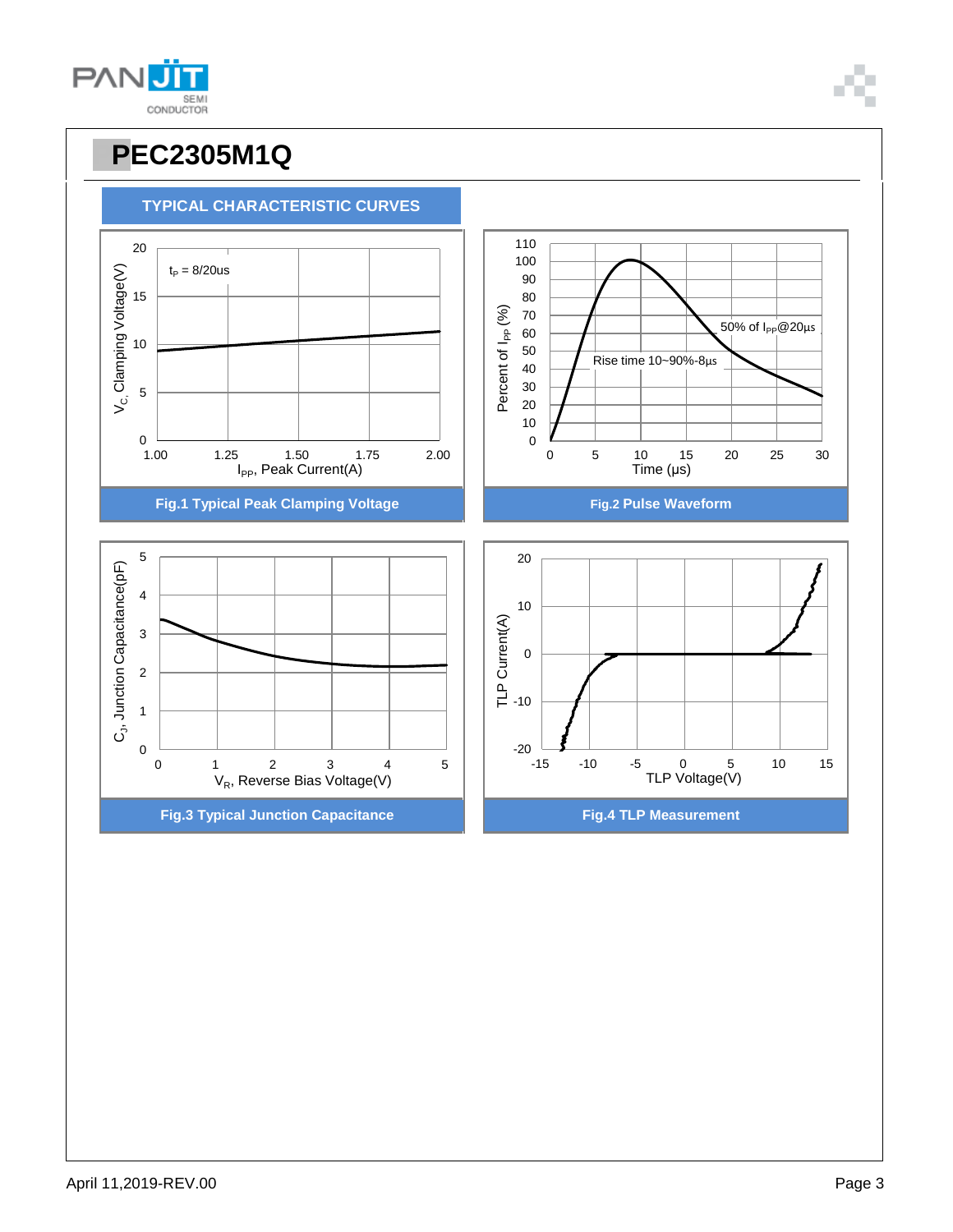



#### **Part No Packing Code Version**

| <b>Part No Packing Code</b> | Package Type | <b>Packing Type</b> | <b>Marking</b> | <b>Version</b> |
|-----------------------------|--------------|---------------------|----------------|----------------|
| PEC2305M1Q R1 00001         | DFN1006-2L   | $10K / 7"$ Reel     | ΗG             | Halogen Free   |

#### **Packaging Information & Mounting Pad Layout**